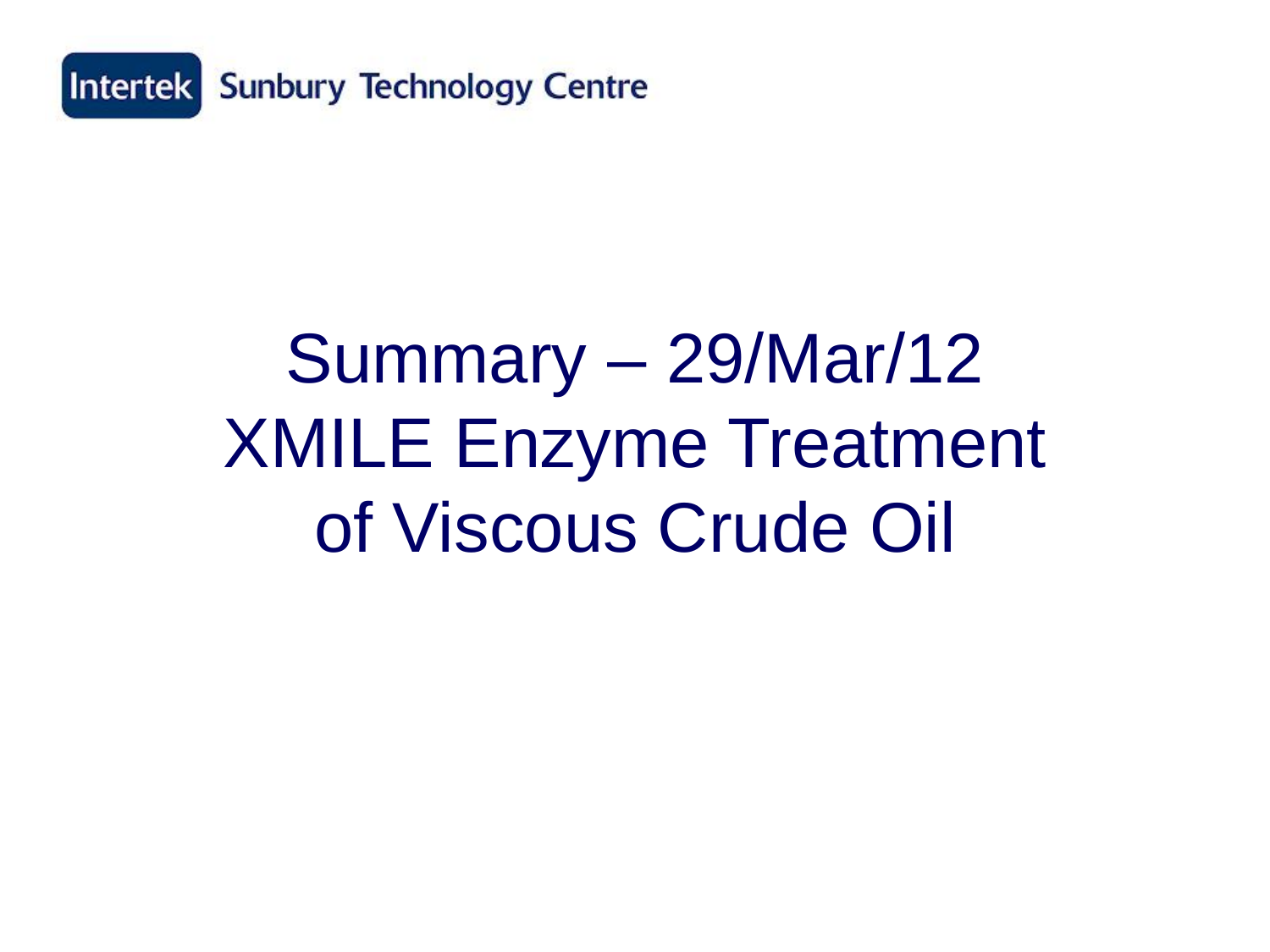# **Summary**

- A problematic viscous crude oil emulsion was treated with an XMILE Enzyme product to improve its nature.
- Samples were tested for several properties:
	- Initially
	- After Enzyme treatment for 48 hrs
- 2<sup>nd</sup> sample was used to look at water content after
	- Initially
	- after 48hrs
	- after 2nd treatment of 48hrs

**The liability of the Company, its services, agents and sub-contractors to the Principal in respect of any claims for loss, damage or expenses of whatsoever nature and however arising shall in no circumstances exceed a total aggregate sum equal to fifteen times the amount of the fee or commission payable in respect of the specific service required under the particular contract which gives rise to such claims. Where the fee or commission payable relates to a number of services and a claim arises in respect of one of those services the fee or commission shall be apportioned for the purposes of this paragraph by reference to the estimated time involved in the performance of each service.**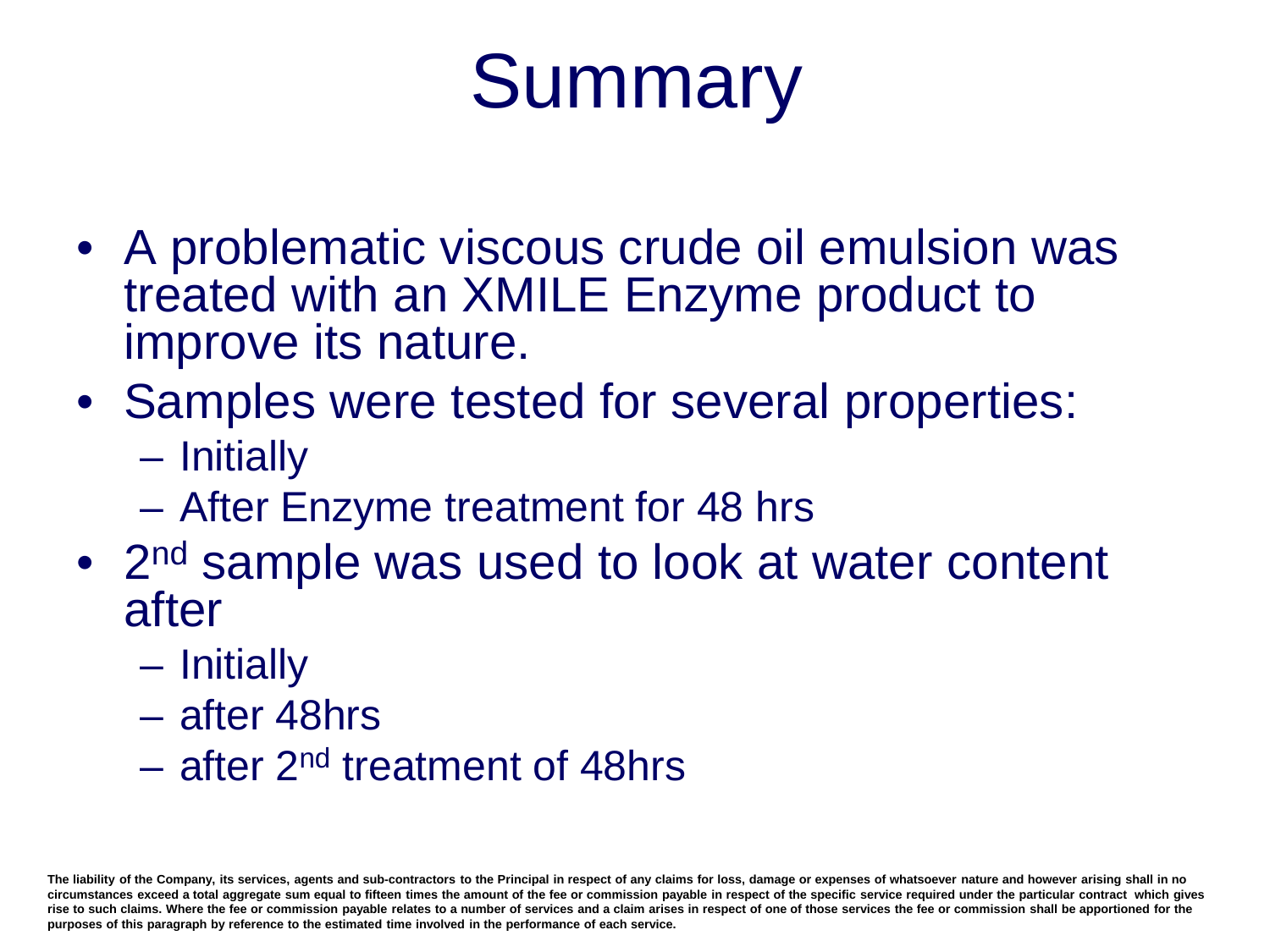

File Name: wogcstd100a-20120118-161904.cdf Sample Name: STD WOGC Sample ID: 1 Operator: sun.geochem

Injection Volume: 1.00 Sample Amount: 1.000000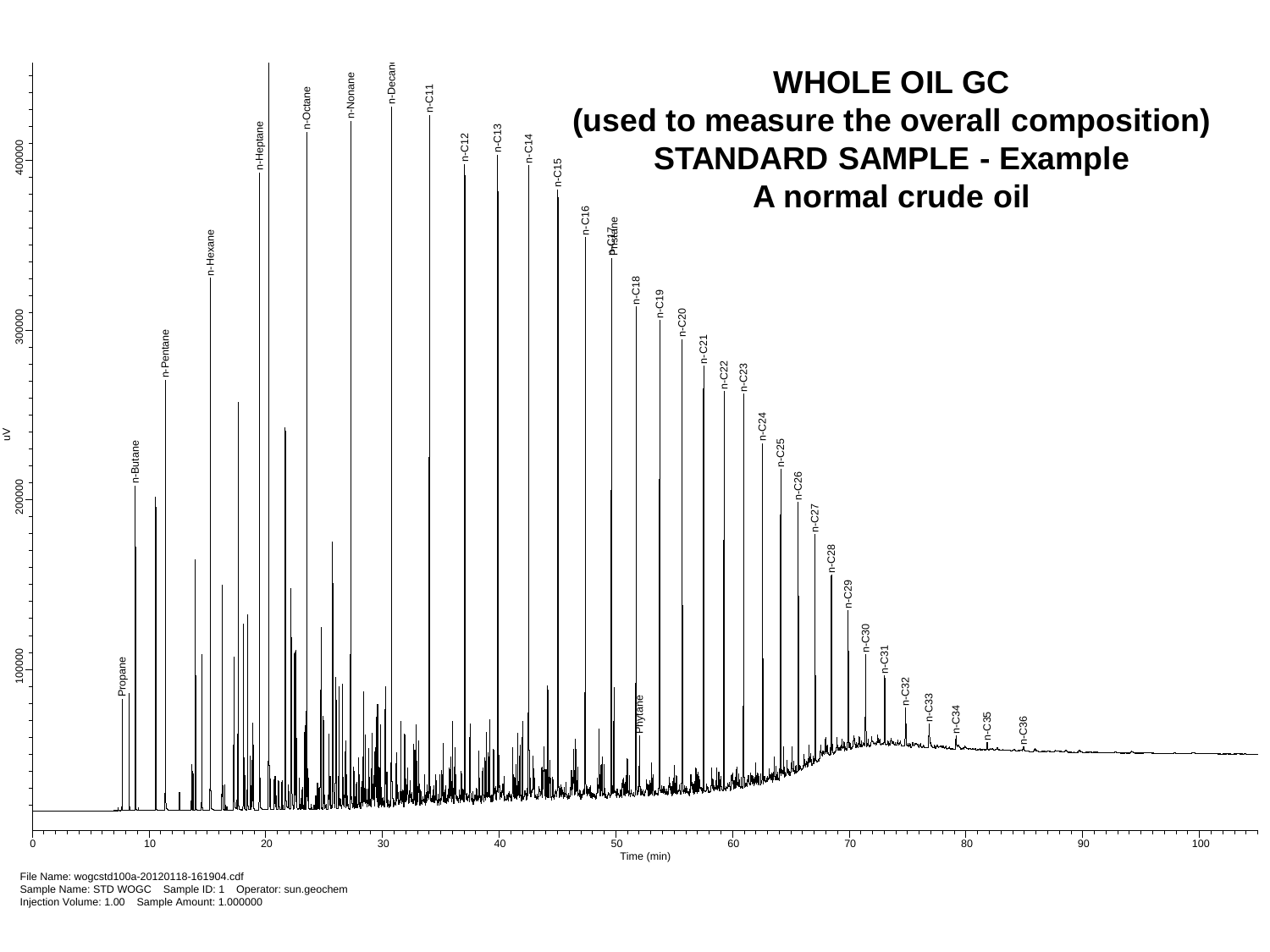

File Name: wogc003.cdf Sample Name: 1201OIL006S003 Miran West-3 SMP7 G6346 Sample ID: 8 Operator: sun.geochem Injection Volume: 1.00 Sample Amount: 1.000000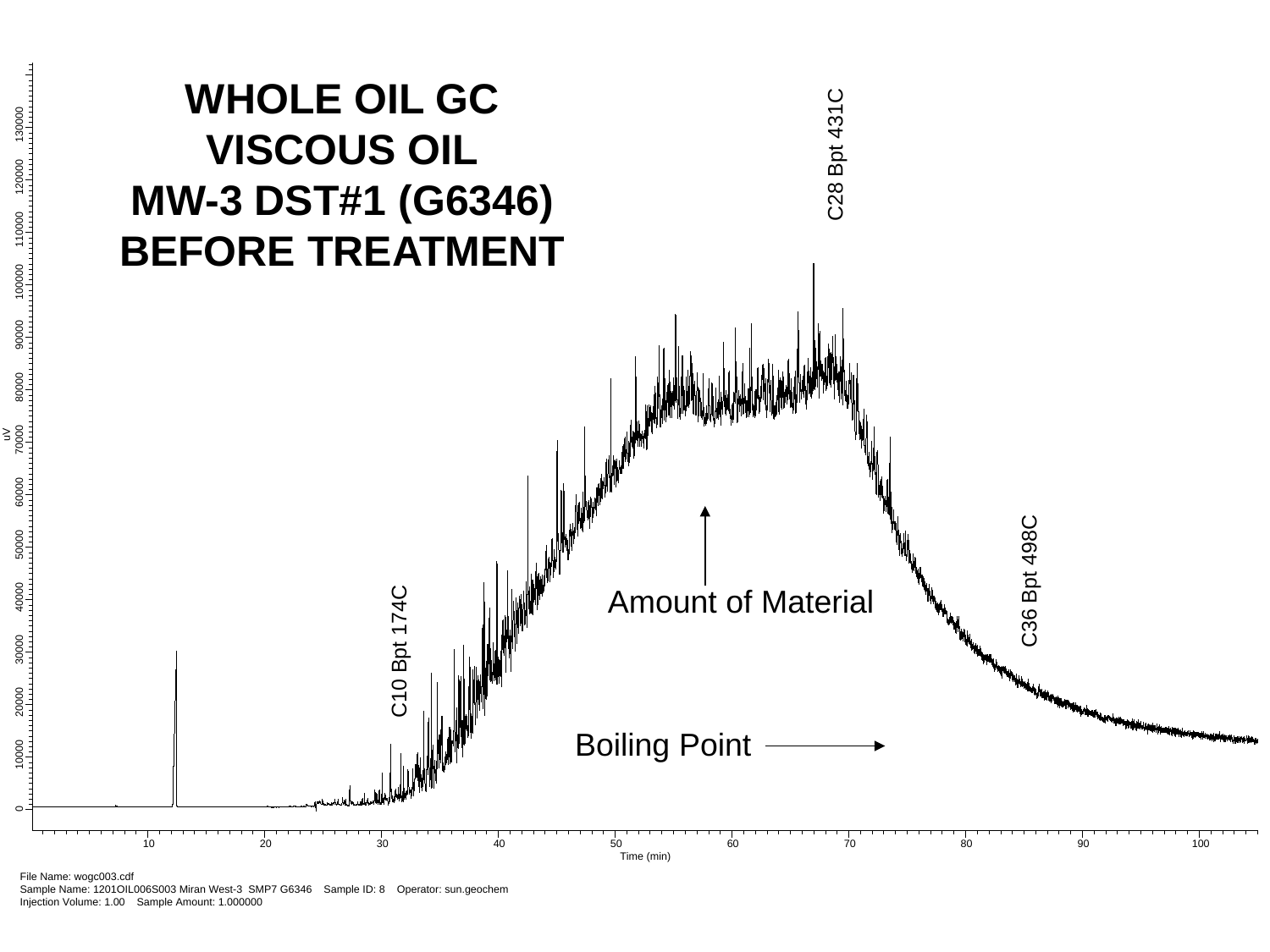

Sample Name: 1201OIL006S010 Miran West-3 ENZYME G634 Sample ID: 6 Operator: sun.geochem Injection Volume: 1.00 Sample Amount: 1.000000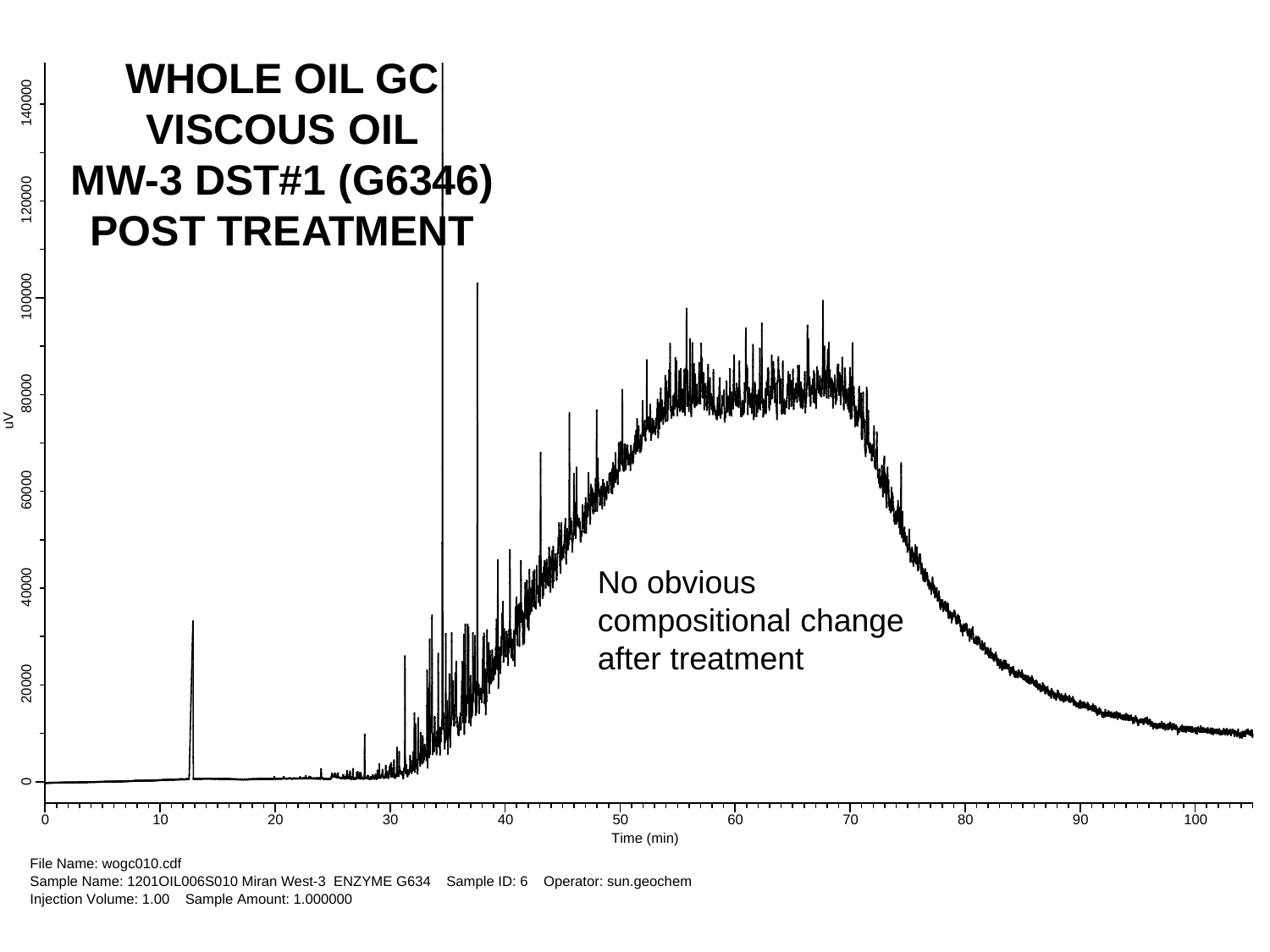### **Results**

|                         | <b>Sample Number</b>                  |                         | GEO-213841                        | GEO-216373             | GEO-216753                                                                                                       | GEO-216754                                                                                              | GEO-216755                                                                 |
|-------------------------|---------------------------------------|-------------------------|-----------------------------------|------------------------|------------------------------------------------------------------------------------------------------------------|---------------------------------------------------------------------------------------------------------|----------------------------------------------------------------------------|
|                         | <b>Sample Name</b>                    |                         | G6346                             | G6346+ENZYME           | G6375                                                                                                            | G6375E1                                                                                                 | G6375E2                                                                    |
|                         | <b>Description</b>                    |                         | oц<br>SAMP7<br>MIRAN WEST-3 DST#1 | ENZYME<br>MIRAN WEST-3 | 8<br><b>SION</b><br>E#14.<br>SAMPLE#1<br>EMUL<br>$\overline{5}$<br><b>TANK</b><br><b>DST1</b><br>MW3 DS<br>SURGE | 4.08<br>EMULSION<br>NNK SAMPLE#14<br>∶TREATMENT<br>$\overline{5}$<br>MW3 DST1<br>SURGE TAN<br> + ENZYME | MW3 DST1 OIL EMULSION<br>SURGE TANK SAMPLE#14.08<br>+ ENZYME TREATMENT X 2 |
|                         |                                       |                         |                                   |                        |                                                                                                                  |                                                                                                         |                                                                            |
| <b>Auto Pour</b>        | <b>Automatic Pour Point</b>           | ъc                      | $-24$                             | $-24$                  |                                                                                                                  |                                                                                                         |                                                                            |
| <b>Total Acidity</b>    | <b>BP 408 Acidity</b>                 | mg KOH/g                | 6.8                               | 6.85                   |                                                                                                                  |                                                                                                         |                                                                            |
| <b>D95</b>              | <b>D95 Water Content</b>              | % vol                   | 46.65                             |                        | 27.6                                                                                                             | 32                                                                                                      | 23.6                                                                       |
| <b>IP143</b>            | IP143 Crude Oil Asphaltene NOT ACCRED | $%$ mass                | 0.15                              | 0.35                   |                                                                                                                  |                                                                                                         |                                                                            |
| <b>IP 365</b>           | IP 365 Density at 15 Deg C            | kg/l                    | 0.978                             | 0.9754                 |                                                                                                                  |                                                                                                         |                                                                            |
| KV @20C (manual)        | KV at 20 Deg C                        | $\overline{\text{cSt}}$ |                                   |                        |                                                                                                                  |                                                                                                         |                                                                            |
| <b>IP71 RF @ 20C</b>    | KV at 20 Deg C                        | cSt                     | 2341                              | 2196                   |                                                                                                                  |                                                                                                         |                                                                            |
| <b>UOP 163</b>          | <b>H2S</b> content                    | mg/kg                   | < 5                               |                        |                                                                                                                  |                                                                                                         |                                                                            |
|                         | Mercaptan content                     | mg/kg                   | 374                               |                        |                                                                                                                  |                                                                                                         |                                                                            |
| <b>NICKEL CONTENT</b>   | <b>Concentration of Nickel</b>        | mg/kg                   | $\overline{2}$                    | 3                      |                                                                                                                  |                                                                                                         |                                                                            |
| <b>Sulphur Content</b>  | <b>Concentration of Sulphur</b>       | % wt/wt                 | 1.62                              | 1.65                   |                                                                                                                  |                                                                                                         |                                                                            |
| <b>VANADIUM CONTENT</b> | <b>Concentration of Vanadium</b>      | mg/kg                   | 5                                 | 3                      |                                                                                                                  |                                                                                                         |                                                                            |

48 Hr treatment with the Xmile Enzyme did appear to measurably affect the physical properties of the oil emulsion i.e. Density, acidity, pour point etc.

The treated oil was perhaps slightly more mobile

Water content on 2<sup>nd</sup> sample was perhaps slightly lower after 2<sup>nd</sup> treatment Difficult to measure in emulsion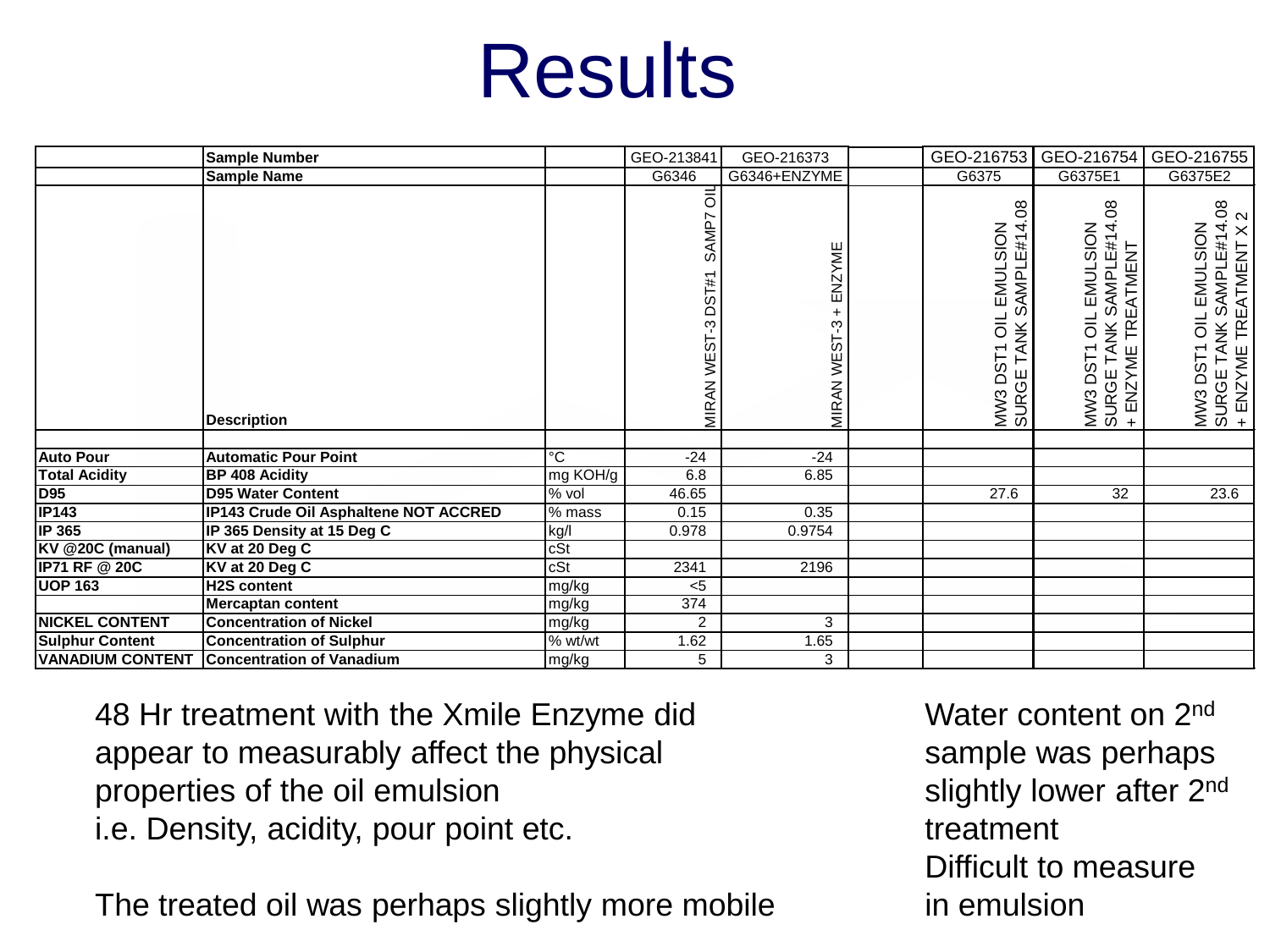### **Observations**

**We did notice some apparent improvement in mobility of the oil after treatment.**

**Prior to treatment it was not possible to separate the emulsion by centrifugation.**

**After treatment it was possible to achieve a split.**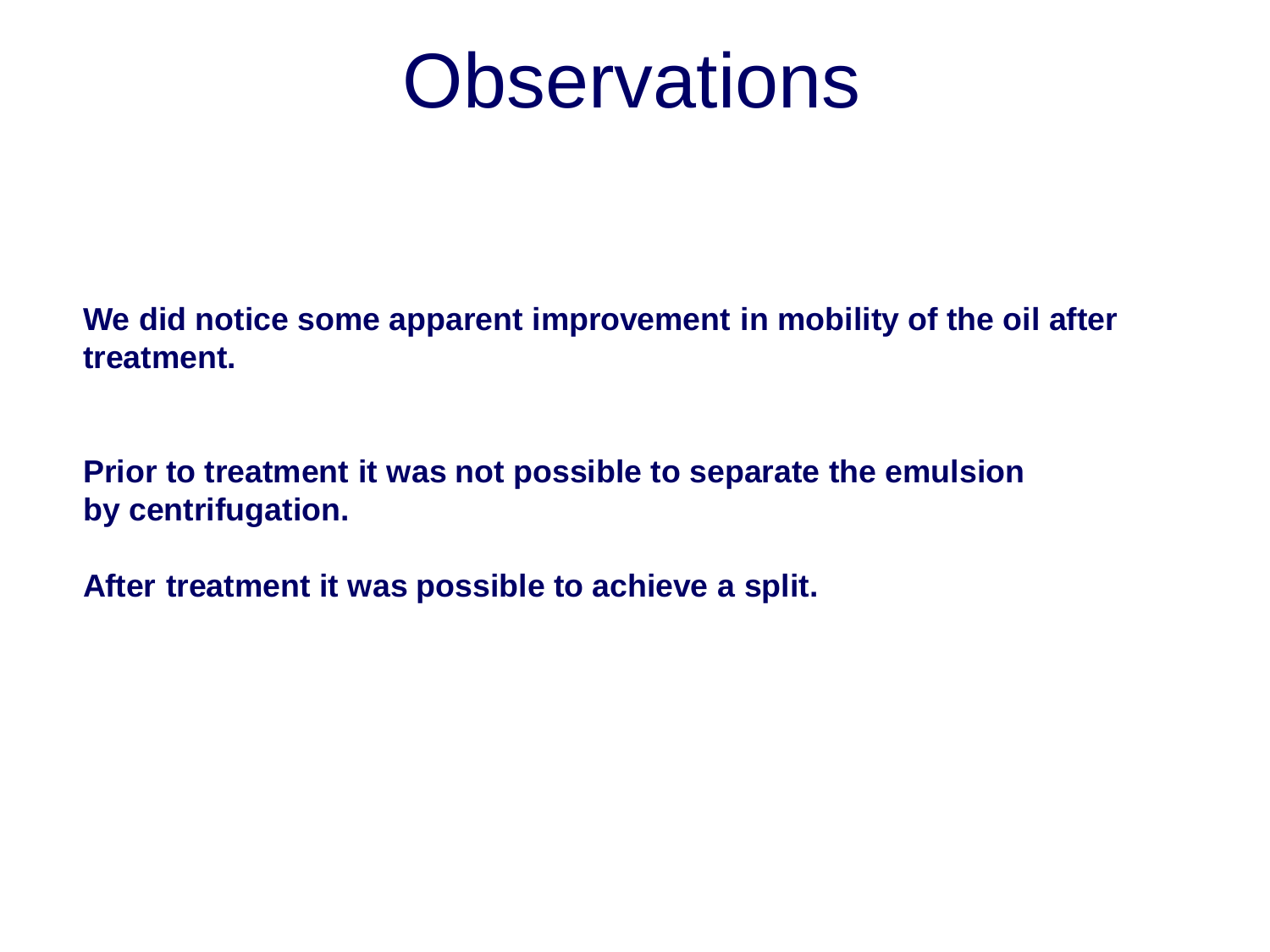#### **CENTRIFUGING BEFORE XMILE ENZYME ADDED**